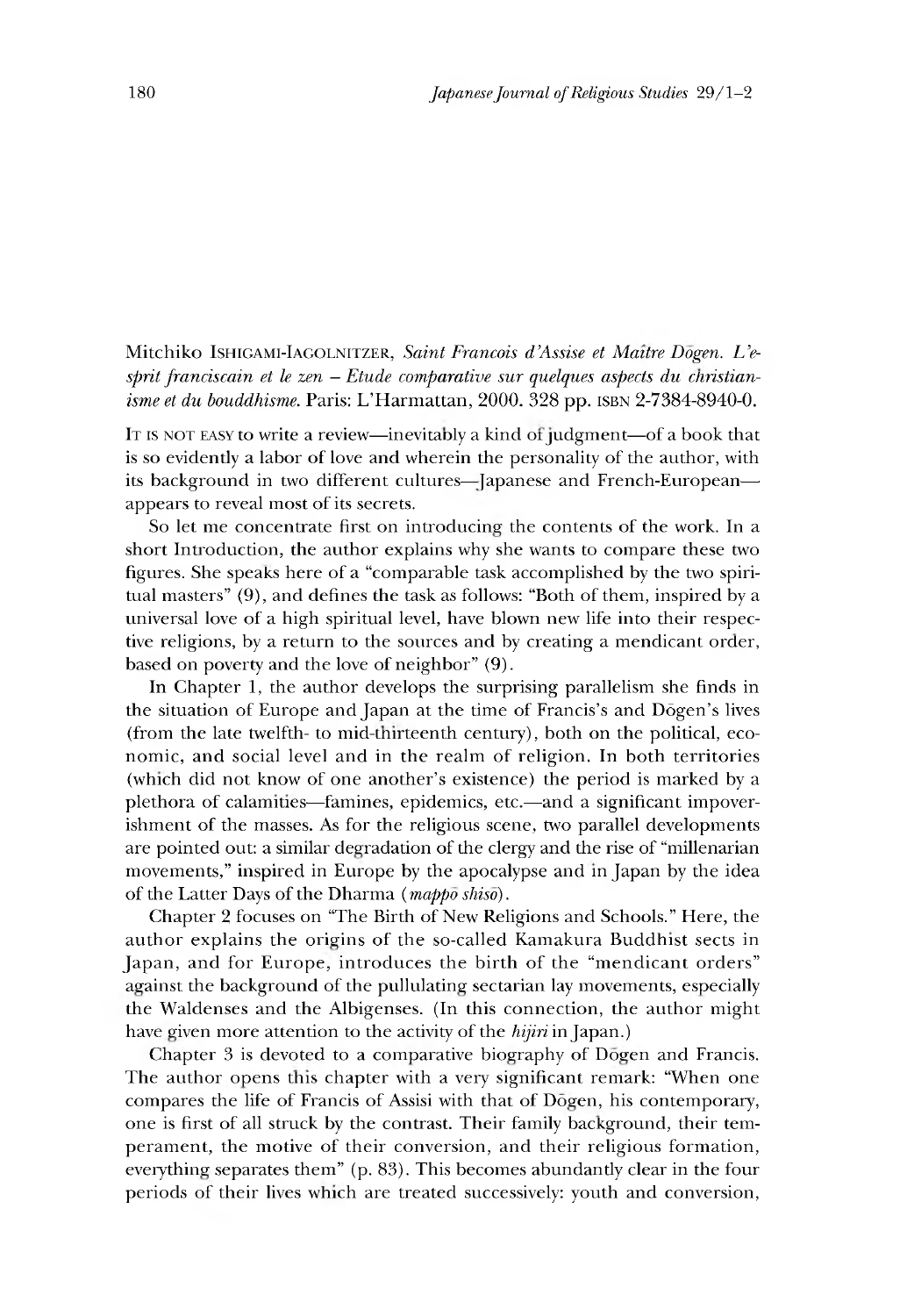religious formation, organization of their community, last years.

Chapter 4, entitled "The Path of Christ and the Path of the Bodhisattva," endeavors to show that, on a deeper level, "their practices and labors show a certain equivalence" (112). This equivalence is found in three basic themes, common to both: 1) following Christ or Buddha; 2) forgetting oneself; 3) saving others before saving oneself. And, indeed, the author succeeds in showing a striking affinity between Francis's literal imitation of Christ and the attitude of Dogen who enjoins his disciples "to learn the ways of the Tathagata": "The preoccupation of the monk must be to follow the traces of the acts of the Founding Buddha" (115).

As to self-negation, the author can conclude: "Notwithstanding their radically opposite positions with regard to the existence of the self and of the person, both the Buddhist and the Christian paths of salvation pass through the forgetting of self" (124). But, while both aim at benefiting others, Francis, after a hesitation that resembles that of Sakyamuni, opts resolutely for an active preaching life in the world, while Dogen chooses the life of a recluse away from the world (cf. page 136). (The later turn of Dogen's Zen school to a more active form of life is, understandably, not taken into account here.)

Chapter 5 treats the place and significance of poverty in the spiritual paths of the two saints. That Francis wanted "lady poverty" as his constant companion and mistress is not surprising for someone who desired to imitate as literally as possible the Christ who emptied himself of everything and declared: "blessed are the poor." In this chapter, however—and this was surprising to me with my very limited knowledge of the literature on Dogen— the author shows that also in Dōgen's spiritual program poverty plays a central role and is recommended more emphatically by Dogen than by Sakyamuni himself and most Buddhist spiritual masters. A little checking revealed the fact that Dogen comes to speak on the importance of poverty and "not gaining anything" at least 25 times in his *Zuimonki*. In a further analysis, the author indicates that Francis and Dogen share six reasons for recommending poverty and that also their directives for the concrete living of poverty are identical in a number of particulars. If there is any clear difference, it resides in the fact that Francis, in the line of the older Catholic religious orders, accepts the idea of earning one's own living by manual work, while Dogen, in the line of the Buddhist monastic tradition, considered this non-fitting for the monk.

Chapter 6, then treats a specific modality of the life of poverty: living from alms (by going begging). While this is prescribed as the way of life of the Buddhist monk, Francis saw it only as one possible way, but nevertheless recommended it insistently to his disciples. And again the author documents how the justification of this way of life and the rules of its practice are parallel in both cases. Most striking here may be the similarity in the conception of the relationship the begging activity creates between the monks and the laity. The traditional Buddhist idea is that begging brings monks and laity together in a bond of mutual gift-giving: the laity supports the monastic order by their material gifts (*zaise* 財施), and the monks reciprocate by giving the much more valuable gift of the Dharma *(hose* 法施). It takes you a little aback, then,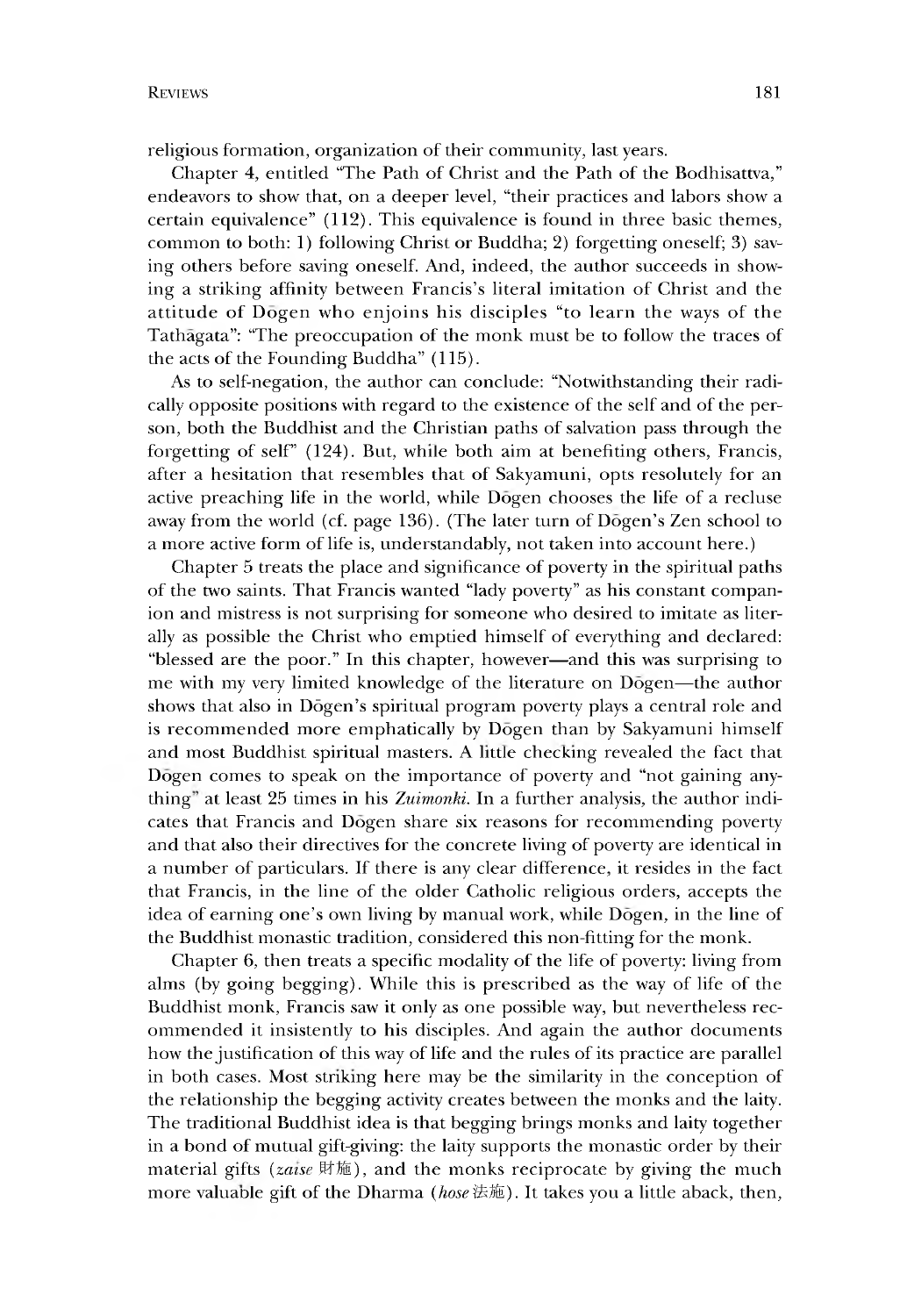to find that self-same idea in Saint Francis, who is reported to have said: "There is as it were a contract between the world and the brothers: they owe the world their good example and the world must give them the things to live by." And again: "In exchange for the alms, the servant of God offers the love of God, in comparison with which all things of the world and even of heaven are pure nothingness" (cited on pages 198 and 199). The author further detects a strong parallelism in the modalities of the begging as prescribed in the two cases, with the exception of the Buddhist monastic rule of not eating after noon not being shared by Francis and his companions, and the Franciscan habit of fasting days not being shared by Dogen and disciples.

In Chapter 7, entitled "Love and Peace," the author takes up a final trait of the personality of Francis, namely, his work for peace in the world. She then wants to indicate again a corresponding trait in Dogen, but it must be said that this time the parallelism is a rather forced one, since the link of  $D\bar{o}$ gen with peace is mainly found in the idea of nirvana. She therefore felt the need to broaden the theme to that of universal love, embodied both in Francis's life and Dōgen's bodhisattva ideal. Most noteworthy in this chapter is probably the following passage:

Differently from the gospel, which invites us to love God and love our neighbor, the Buddhist sutras mainly appear to warn us against a possessive love that attaches us to people and things in the world. Dogen is one of the rare Buddhist masters who stress the positive aspect of universal love for all sentient beings, daring to use the word "love" (Jap., *ai*  $\mathcal{L}$ , mostly used in a pejorative sense in Buddhist texts) and advising us to address "words of love" (Jap., *aigo* 愛語) to our neighbors. (215)

In the final chapter (Chapter  $8$ ), the author systematically lists the points of convergence and the points of difference between "the Franciscan spirit and the Zen of Dōgen." The points of convergence are listed as follows: 1) forgetting self to save others; 2) return to an original poverty; 3) living from alms; 4 )love and charity; 5) bringing peace; 6) return to the source or essence; 7) practice rather than theory; 8) distrust of intellectualism and erudition; 9) staying away from the people in power;  $10$ ) interior life;  $11$ ) importance of the "heart";  $12$ ) joy. And as the main differences the following are mentioned: 1) Franciscan simplicity and clarity over against Dogen's involved "spiral" style; 2) living in the world over against seclusion in a monastery; 3) itinerary preaching over against sedentary monastic life; 4) Francis's distrust of women over against Dogen's respect for women; 5) forgetting the self over against non-existence of the self. The author's concluding remark is worth quoting:

The extraordinary value of the [parallel] works accomplished by Francis of Assisi and Dogen resides in their complete self-denial, their choice of poverty, their stubborn will to save all beings, notwithstanding the hard trials they encountered, and the foundation, in that spirit, of communities which spread all over the world and are still active today. (284)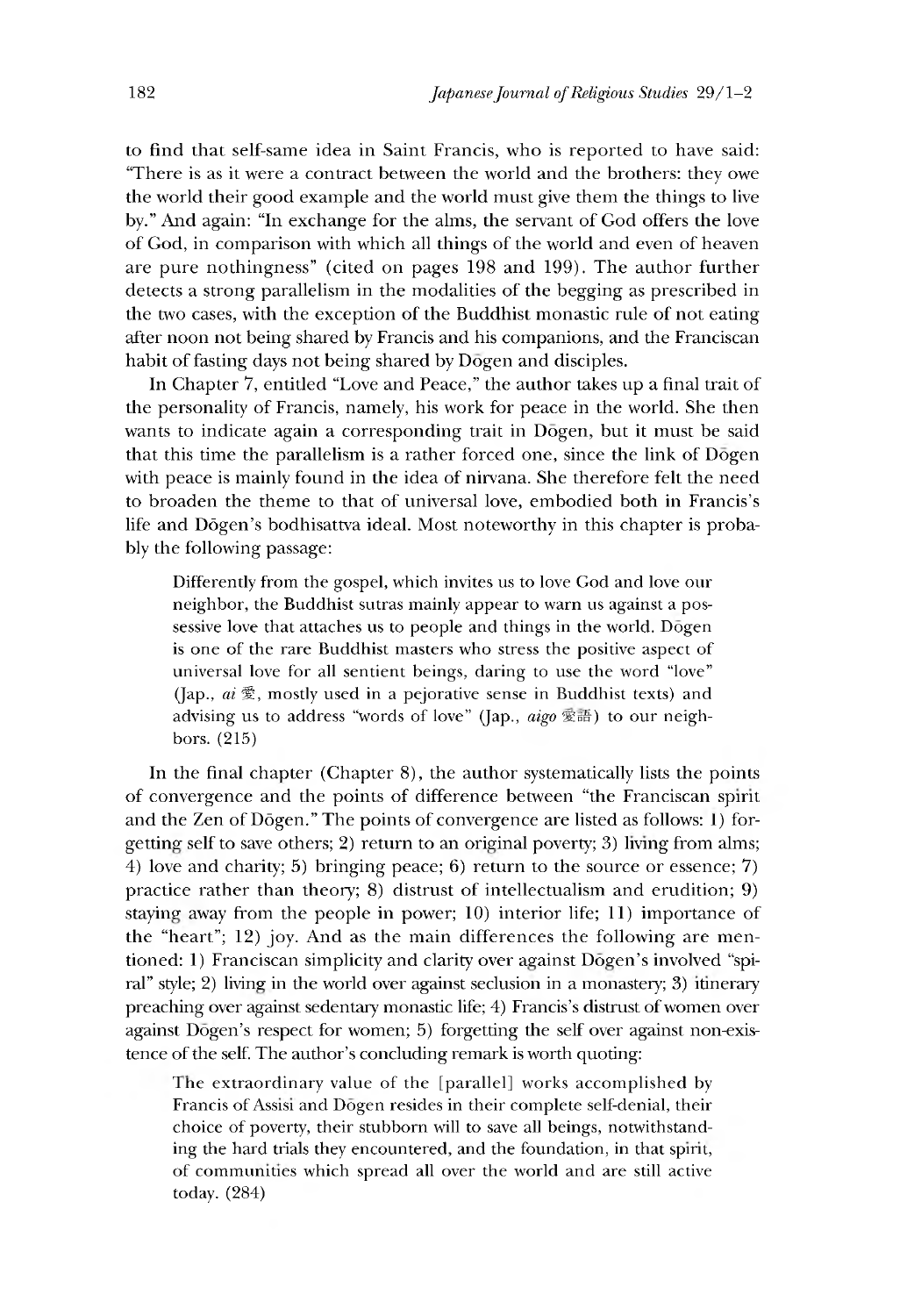The above takes care, I believe, of the presentation of the book, but how should we judge it? And, to begin with, how should we classify it? Basically, it is, I think, a book of spirituality but, since it attempts a comparison between two contemporary spiritual figures belonging to two different religious traditions, it also belongs to the rather new category of interreligious studies and, as such, is interspersed with flashes of historical and buddhological erudition. As to its structure, with its many "asides"-comparative charts, explanatory appendices, etc.— the book looks a bit disorderly or disjointed (like the proverbial camel, said to be a horse put together by a committee).

More importantly, maybe, taking Dogen and Francis as the subjects of an interreligious comparison looks, at first sight, like a desperate wager. Indeed, as the juxtaposition of their portraits on the book cover intimates, a greater contrast between two religious figures seems barely imaginable. Over against the dignified member of an ecclesiastical institution with a recognized lineage, we find a kind of unpredictable maverick, a "visionary vagabond" (CHESTERTON 1925, p. 149) without any recognized credentials or genealogy. While Dogen was a man of one piece, methodical and reflective, Francis was emotional, "rash and capricious," a poet "whose ideal and demeanor were hard to reduce to a clear and distinct idea" (Verroux in DE CELANO, p. 6). In Dogen we encounter a brilliant and very erudite scholar with "a full-fledged speculative mind" (DUMOULIN 1990, p. 74), while in Francis we meet an "ignoramus," a man with very little formal education, ignorant even of theology, and "barely able to read and write in Latin" (87). While Dogen stuck to a stationary contemplative life in a monastic setting, Francis's life was highly itinerant and always engaged in one or the other "utopian" action in the world.

All in all, it looks as if it would be more apt to compare Dogen to a Saint Benedict, a Thomas Aquinas or an Eckhart, for example, and Francis to one of the Zen mavericks or poets, say an Ikkyu or a Ryokan. (Here it should be mentioned that our author has a previous book precisely on Saint Francis of Assisi and Ryokan—a book to which I had unfortunately no access.) That the author nevertheless chose to compare these two disparate figures is undoubtedly due to a personal admiration and love for both Dogen and Francis, and she is to be highly recommended for discovering basic common traits between the two—mainly, the return to the origin of their respective religion, a fundamental concern for losing the self, and a special allegiance to "lady poverty."

Since a reviewer is supposed to proffer some critical remarks, let me mention three. The author, who has been living in France for too long a time, betrays her lack of familiarity with the Japanese world of Buddhism by a good number of inexactitudes in historical details and especially in spelling (always tricky with Japanese Buddhist terms). Secondly, it can be doubted whether some of the "appendices," which mar the structure of the book, are really relevant or helpful to the matter at hand. Take, for instance, the appendix on the introduction of Zen to Japan before Eisai and Dogen on pages 80 and 81. Thirdly, it is not clear to me which audience is served by the short bibliography on Christianity in general and the rather long bibliography on Buddhism in general.